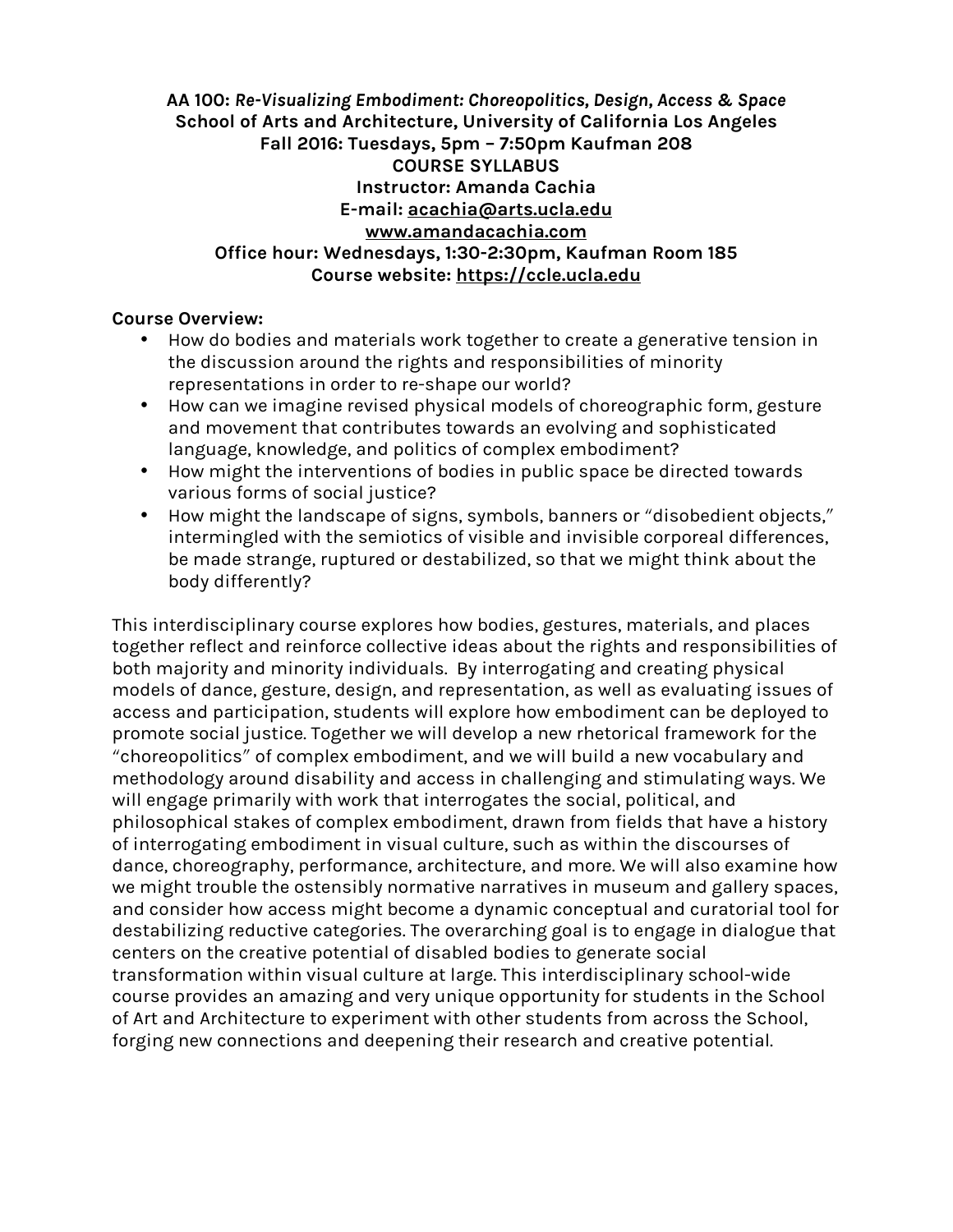#### **Learning Outcomes:**

- 1. Grasp concepts and issues around the use and appearance of the disabled body in art, design, architecture, choreography, performance, and more
- 2. To identify a framework and language for how disability fits into the discourse of visual culture, gesture, and movement within a social justice lens.
- 3. To understand how disability has impacted visual culture within the broader context of twentieth century social, cultural and political history.
- 4. To develop your own curatorial and philosophical framework for understanding the relevance and meaning of disability in visual culture, architecture, design, choreography and politics within modern and contemporary society.

### **Requirements:**

- **Participation:** Consistent and engaged participation in discussions is required. I expect for you read thoroughly and critically and come to seminar prepared with questions and comments. We will be supportive and respectful of one another as we engage in debate--good collegiality is a form of politics and our classroom is a community. Missing more than one class meeting will negatively affect your standing in the course.
- **(1) Collaborative Class Facilitation:** A group of 2-3 students will facilitate a 30-40 minute class discussion every session (apart from the first session). I will ask you to fill in a spot for a presentation date on a form on the first day of class, and I will e-mail the list of working groups the following day. (If our class size is smaller than I anticipate we may have individual presentations.)

Facilitations will provoke dialogue about; 1-the central argument(s) of the scholarship being engaged, 2-the theoretical and methodological approaches utilized and innovated by the scholars, 3-the potential social, cultural, and political stakes of the work, 4-how the work connects to other scholarship we have engaged in the class (with the exception of the first group).

I encourage facilitation groups to utilize media (such as short video screenings), group activities (such as free writing or creative writing exercises), and other methods to create a dynamic space. However, these are not required, what is most important is that we have a quality exchange in the seminar.

• **(2) 2-3 page Response Papers:** You will submit **two** 2-3 page **printed** response papers in the third and sixth week of the course. Response papers are due to me in class in **Week 3** and **Week 6**, and late responses will not be accepted. Response papers are tools for working through the material and thinking about how the material can relate (or not) to your own scholarly, artistic, and social justice interests. They can be critical, open-ended, and/or personal. What I am looking for is an earnest engagement with the work. Make sure that your papers engage with all of the readings assigned, although more emphasis on one or two within that context is acceptable.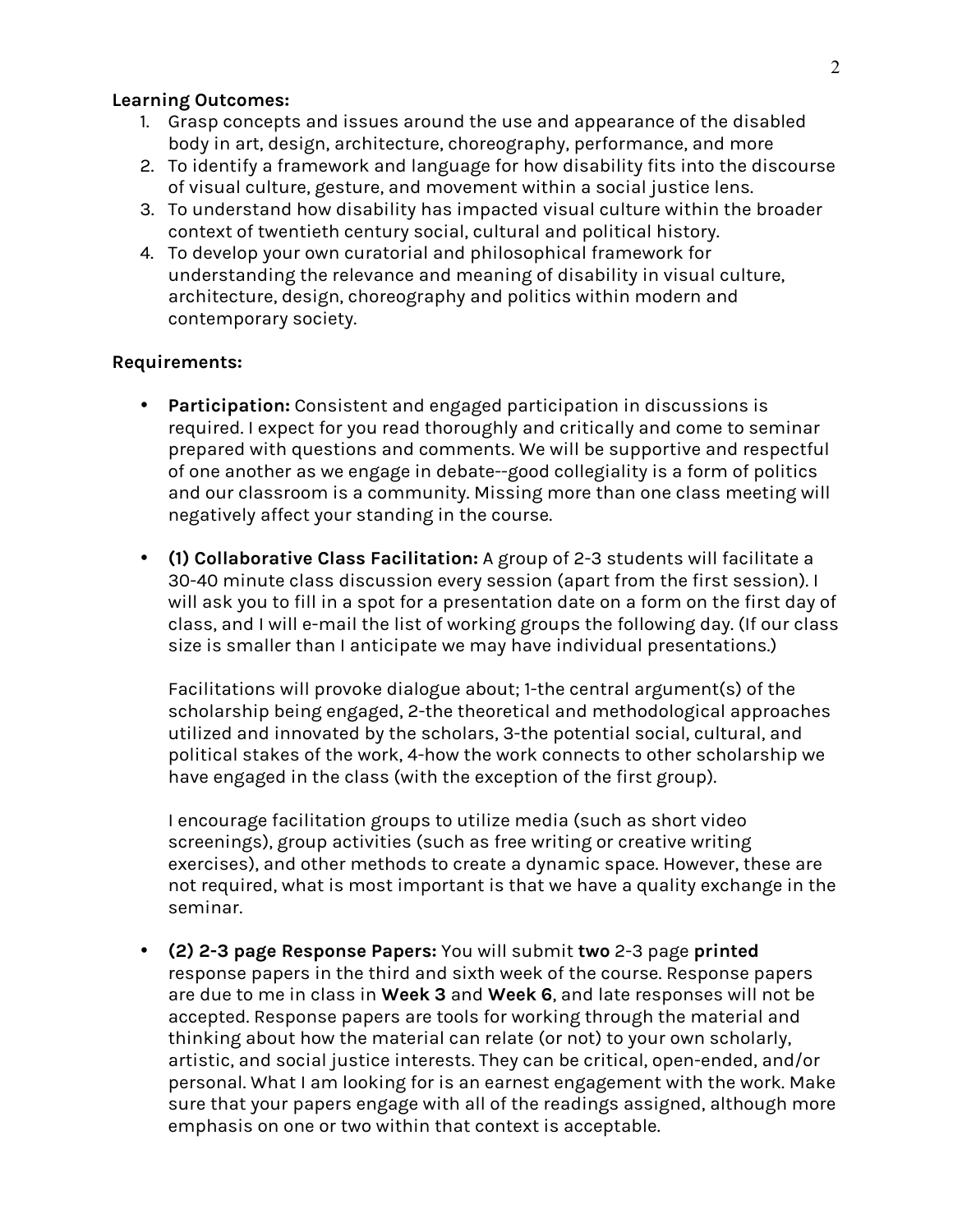• **Final Project & Presentation:** The final project can take several forms. --Research Paper

--Substantive Creative Project with Artist/Curatorial Statement that includes Access components

ALL TOPICS TO BE APPROVED BY INSTRUCTOR BY TUESDAY (IN CLASS) OF WEEK 6 – PLEASE PREPARE A WRITTEN PARAGRAPH DESCRIBING YOUR PROJECT.

Brief presentations of your Final Project (5-7 minutes each) will be held during our final meeting in Week 10, and the written portions (not to exceed 10-12 pages) will be due the same day. If you have a creative media-based project, please bring this on a Flash Drive. Any creative media-based project MUST be accompanied by a oneparagraph description explaining the connection to the objectives of the course and to any assigned readings.

## **Summary of grade allocation:**

**Participation: 10% Collaborative Class Facilitation: 30% 2 X 2-3-Page Response Papers: 20% Final Project & Presentation: 40% Total: 100%**

## **Center for Accessible Education**

Students needing academic accommodations based on a disability should contact the Center for Accessible Education (CAE) at (310)825-1501 or in person at Murphy Hall A255. When possible, students should contact the CAE within the first two weeks of the term as reasonable notice is needed to coordinate accommodations. For more information visit www.cae.ucla.edu."

You are invited to discuss your needs, and all disability-related information will treated and proteceted as confidential. Consult with the Chancellor's ADA/504 Compliance Office for any issues involving compliance with federal and state law and University policy pertaining to disability issues.

## **Evaluation Rubric:**

## **A= Excellent**

This work is comprehensive and detailed, integrating themes and concepts from discussions,lectures and readings. Writing is clear, analytical and organized. Arguments offer specific examples and concisely evaluate evidence. Students who earn this grade are prepared for class, synthesize course materials and contribute insightfully.

## **B=Good**

This work is complete and accurate, offering insights at general level of understanding. Writing is clear, uses examples properly and tends toward broad analysis. Classroom participation is consistent and thoughtful.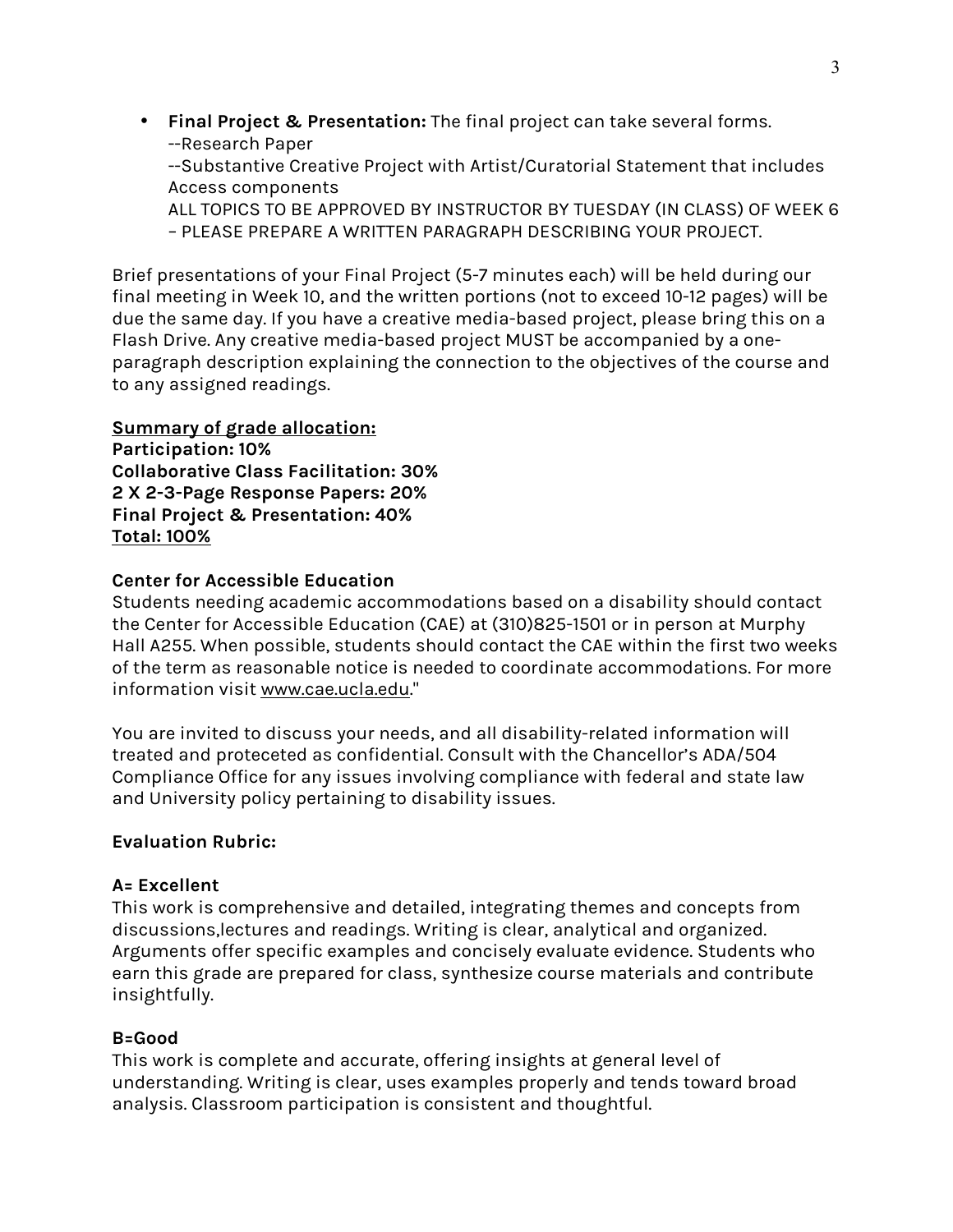### **C=Average**

This work is correct but is largely descriptive, lacking analysis. Writing is vague and at times tangential. Arguments are unorganized, without specific examples or analysis. Classroom participation is inarticulate.

#### **D= Unsatisfactory**

This work is incomplete, and evidences little understanding of the readings or discussions. Arguments demonstrate inattention to detail, misunderstand course material and overlook significant themes. Classroom participation is spotty, unprepared and off topic.

#### **F=Failed**

This grade indicates a failure to participate and/or incomplete assignments

 $A = 94 - 100$  $A - 90 - 93$ B+ = 87-89 B = 84-86 B- = 80-83  $C_{+}$  = 77-79  $C = 74 - 76$  $C - 70 - 73$  $D+ = 65-69$  $D = 60 - 64$  $F = 0-59$ 

#### **Course Policies: Absences and Lateness**

Attendance is mandatory. More than two unexcused absences will automatically result in a lower grade. Chronic lateness will also be reflected in your evaluation of participation. Regardless of the reason for your absence you will be responsible for any missed work. Travel arrangements do not constitute a valid excuse for rescheduling exams. There are no extra credit assignments for this class.

### **UCLA policy on absences**

According to university policy, there are extenuating circumstances that define excused absences in cases such as severe injury, loss of a family member, religious holidays, etc. If the student feels that she/he has missed/will miss a class that falls into this category, the student should immediately meet with the instructor to arrange completion of missed assignments. Students can review university absence policy. Additionally, it is the student's responsibility to inform the instructor in a timely manner of any missed class due to the observance of a major religious holiday and arrange completion of missed assignments.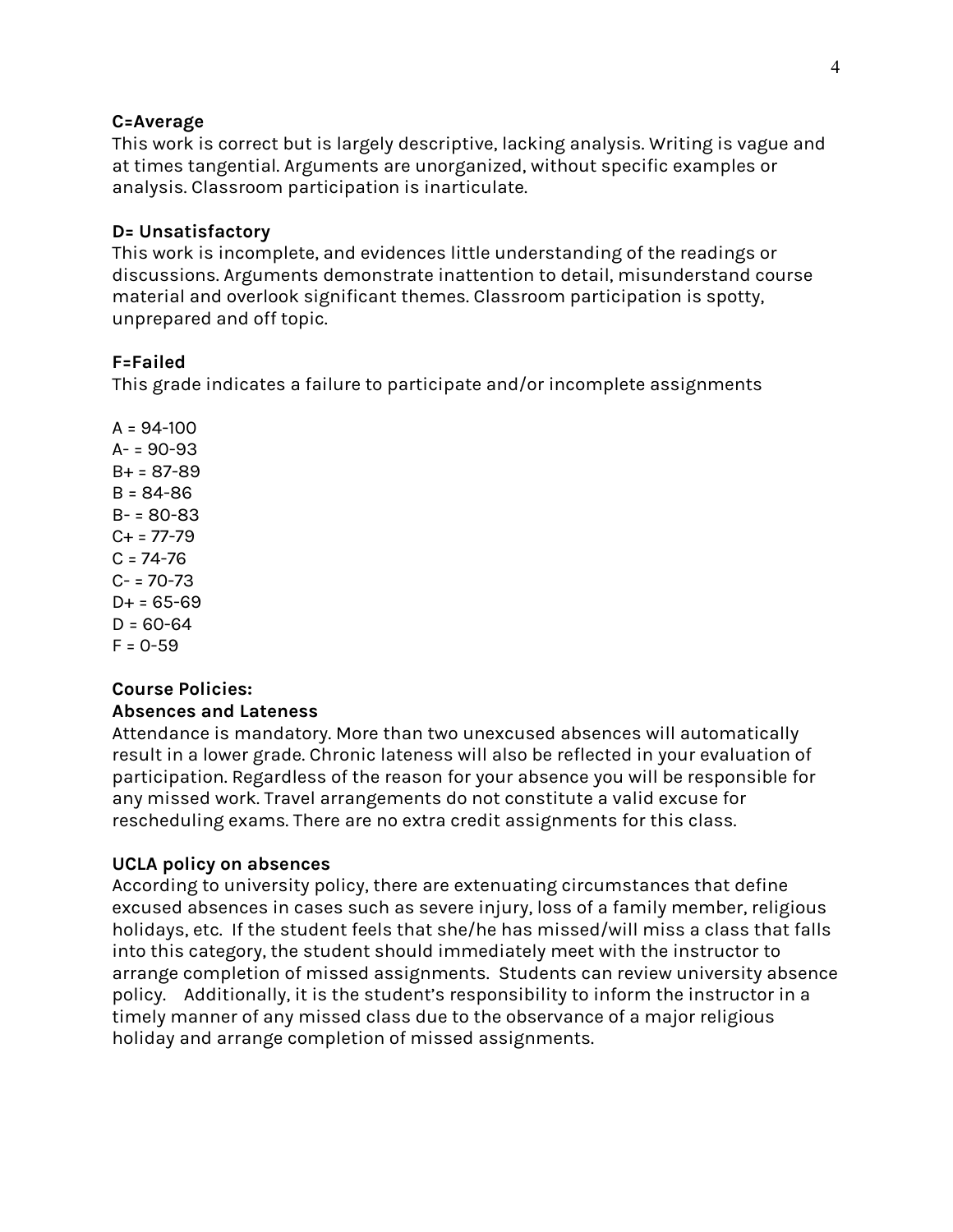## **Format**

Please type and double-space your written work. Typing improves the clarity and readability of your work and double-spacing allows room for me to comment. Please also number and staple multiple pages. You are free to use your preferred citation style. Please use it consistently throughout your writing.

## **Grade Appeals**

Please allow two days to pass before you submit a grade appeal. This gives you time to reflect on my assessment. If you still want to appeal your grade, please submit a short but considered paragraph detailing your concerns. Based on this paragraph I will review the question and either augment your grade or refine my explanation for the lost points.

## **General Decorum**

Slipping in late or leaving early, sleeping, text messaging, surfing the Internet, doing homework in class, eating, etc. are distracting and disrespectful to all participants.

## **UCLA policy on Plagiarism**

\*Students must conform to the UCLA's rules on Academic Integrity and will be held responsible for transgressions of the policy. Please familiarize yourself with the *Student Guide to Academic Integrity* on the Dean of Students' website at: http://www.deanofstudents.ucla.edu/Academic-Integrity.

The relationship between students and faculty is the keystone of the educational experience at UCLA. This relationship takes an honor code for granted and mutual trust, respect, and responsibility as foundational requirements. Thus, how you learn is as important as what you learn. A university education aims not only to produce high-quality scholars, but to also cultivate honorable citizens. Academic integrity is the guiding principle for all that you do, from taking exams to making oral presentations to writing term papers. It requires that you recognize and acknowledge information derived from others and take credit only for ideas and work that are yours.

You violate the principle of academic integrity when you

- cheat on an exam,
- submit the same work for two different courses without prior permission from your professors,
- receive help on a take-home examination that calls for independent work, or
- plagiarize.

Plagiarism, one of the gravest forms of academic dishonesty in university life, whether intended or not, is academic fraud. In a community of scholars, whose members are teaching, learning, and discovering knowledge, plagiarism cannot be tolerated.

Plagiarism is failure to properly assign authorship to a paper, a document, an oral presentation, a musical score, and/or other materials that are not your original work.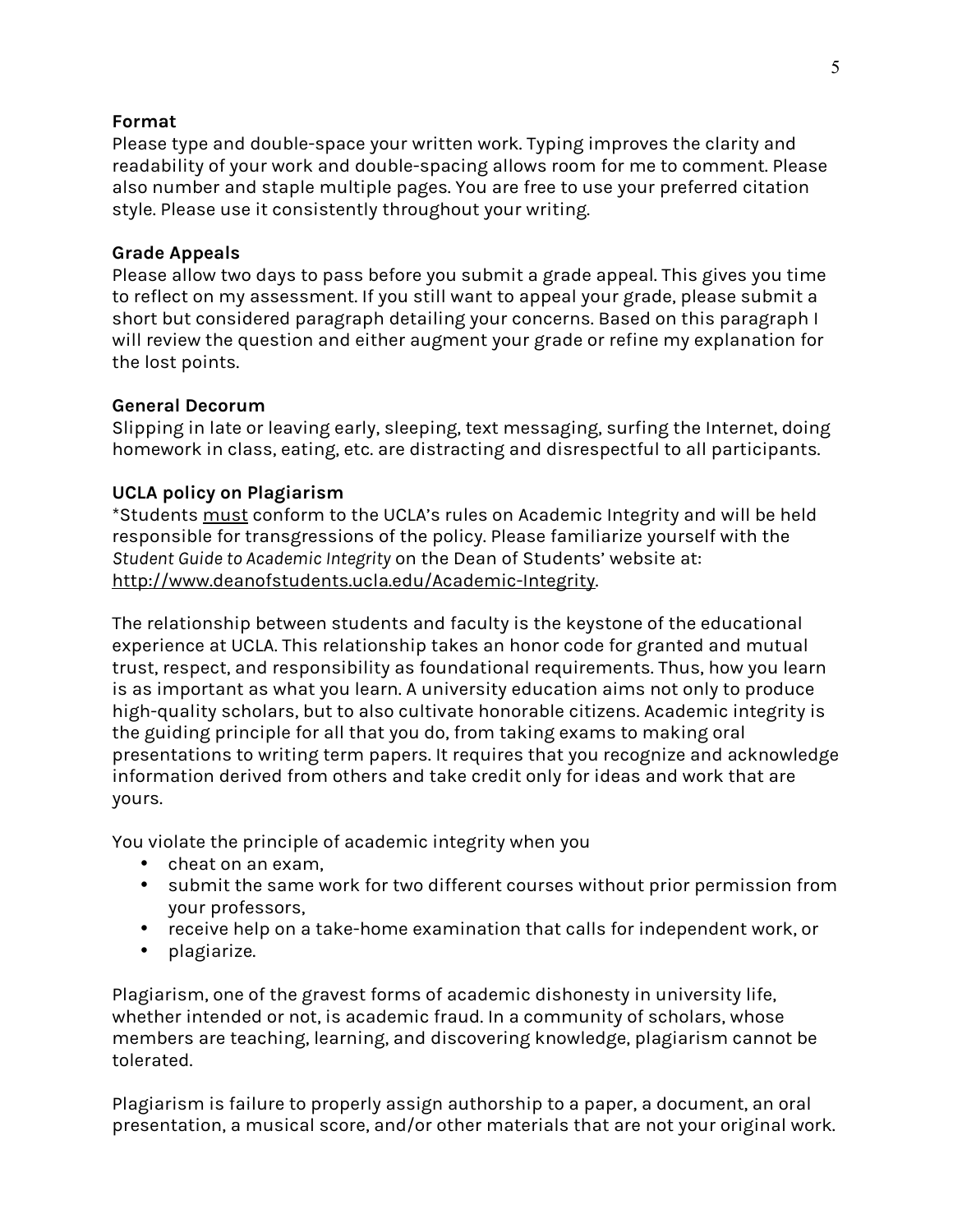You plagiarize when, without proper attribution, you do any of the following:

- copy verbatim from a book, an article, or other media;
- download documents from the Internet;
- purchase documents;
- report from other's oral work;
- paraphrase or restate someone else's facts, analysis, and/or conclusions; or
- copy directly from a classmate or allow a classmate to copy from you.

Your professors are responsible for helping you to understand other people's ideas, to use resources and conscientiously acknowledge them, and to develop and clarify your own thinking. You should know what constitutes good and honest scholarship, style guide preferences, and formats for assignments for each of your courses. Consult your professors for help with problems related to fulfilling course assignments, including questions related to attribution of sources.

Through reading, writing, and discussion, you will undoubtedly acquire ideas from others, and exchange ideas and opinions with others, including your classmates and professors. You will be expected, and often required, to build your own work on that of other people. In so doing, you are expected to credit those sources that have contributed to the development of your ideas.

## **Avoiding Academic Dishonesty**

- Organize your time appropriately to avoid undue pressure, and acquire good study habits, including note taking.
- Learn proper forms of citation. Always check with your professors of record for their preferred style guides. Directly copied material must always be in quotes; paraphrased material must be acknowledged; even ideas and organization derived from your own previous work or another's work need to be acknowledged.
- Always proofread your finished work to be sure that quotation marks, footnotes and other references were not inadvertently omitted. Know the source of each citation.
- Do not submit the same work for more than one class without first obtaining the permission of both professors even if you believe that work you have already completed satisfies the requirements of another assignment.
- Save your notes and drafts of your papers as evidence of your original work.

## **Disciplinary Sanctions**

When a professor suspects cheating, plagiarism, and/or other forms of academic dishonesty, appropriate disciplinary action may be taken following the department procedure or through referral to the Committee on Student Discipline.

**Important Notice:** World Arts & Cultures/Dance Workshops HIGHLY RECOMMENDED: Students Mentoring Students

Thursday, November 17, 12-1pm

WAC students meet with Professors Sharma, Gere, and Waterman in room 208 Dance students meet with Professor Marks in room 200 This is our once a quarter workshop for all majors.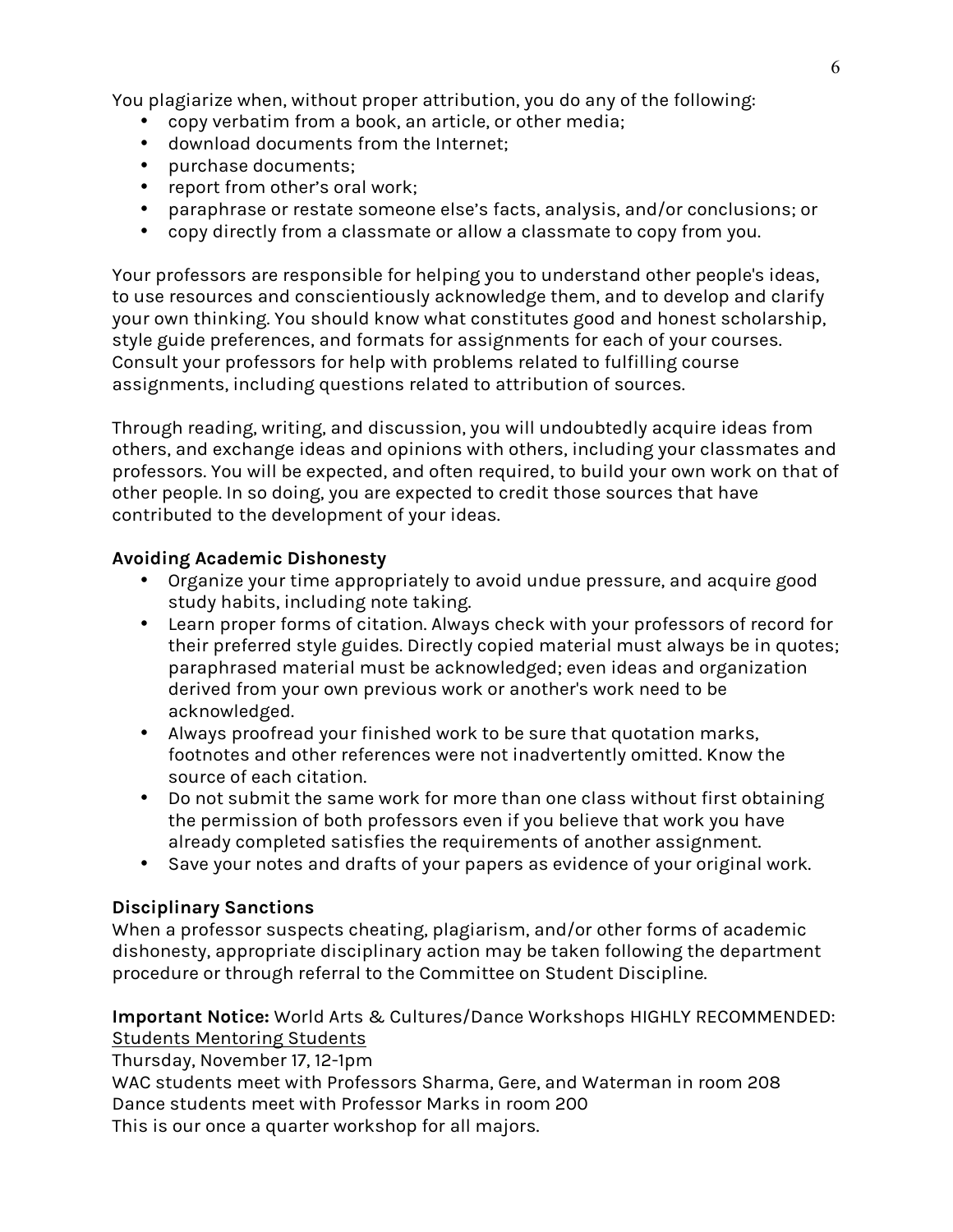#### **Schedule of Classes and Readings:**

## **Week 1**

#### **9/27: Introduction to class & review of syllabus**: **Key Terms**

- *1. Keywords For Disability Studies*: "Ability," "Access," "Accommodation," "Activism," "Aesthetics," "Design," "Embodiment," "Identity," "Performance," "Space," "Visuality," NYU Press.
- *2.* Joel Snyder, "Audio Description: The Visual Made Verbal," *International Congress Series*

## **Week 2**

## **10/4: Disability Aesthetics, Complex Embodiment & Radical Art**

- 1. Tobin Siebers, "Introduction" from *Disability Aesthetics*
- 2. Rosemarie Garland-Thomson, "Disability, Identity, and Representation: An Introduction" from *Extraordinary Bodies: Figuring Physical Disability in American Culture and Literature*
- *3.* Ann Millett-Gallant, "Sculpting Body Ideals: Alison Lapper Pregnant and the Public Display of Disability" from *The Disabled Body in Contemporary Art*

Topical selections for discussion & further research: http://www.madelinestuartmodel.com http://www.nyledimarco.com/about/ http://www.rebekahmarine.com

#### **Week 3**

#### **10/11: Disability & Performance**

- 1. Rosemarie Garland-Thomson, "Dares to Stares: Disabled Women Performance Artists & the Dynamics of Staring," from *Bodies in Commotion: Disability and Performance*, edited by Philip Auslander and Carrie Sandahl.
- 2. Bree Hadley, "Introduction: Disability, Performance and the Public Sphere" in *Disability, Public Space, Performance and Spectatorship*
- *3.* Andre Lepecki, "Introduction: The political ontology of movement." *Exhausting Dance: Performance and the politics of movement.*
- 4. Park McArthur, Lezlie Frye and Alice Sheppard, "Disability and Disabled Theater," http://dismagazine.com/disillusioned/59706/disability-anddisabled-theater/

## **\*\* RESPONSE PAPER #1 IS DUE IN CLASS TODAY.**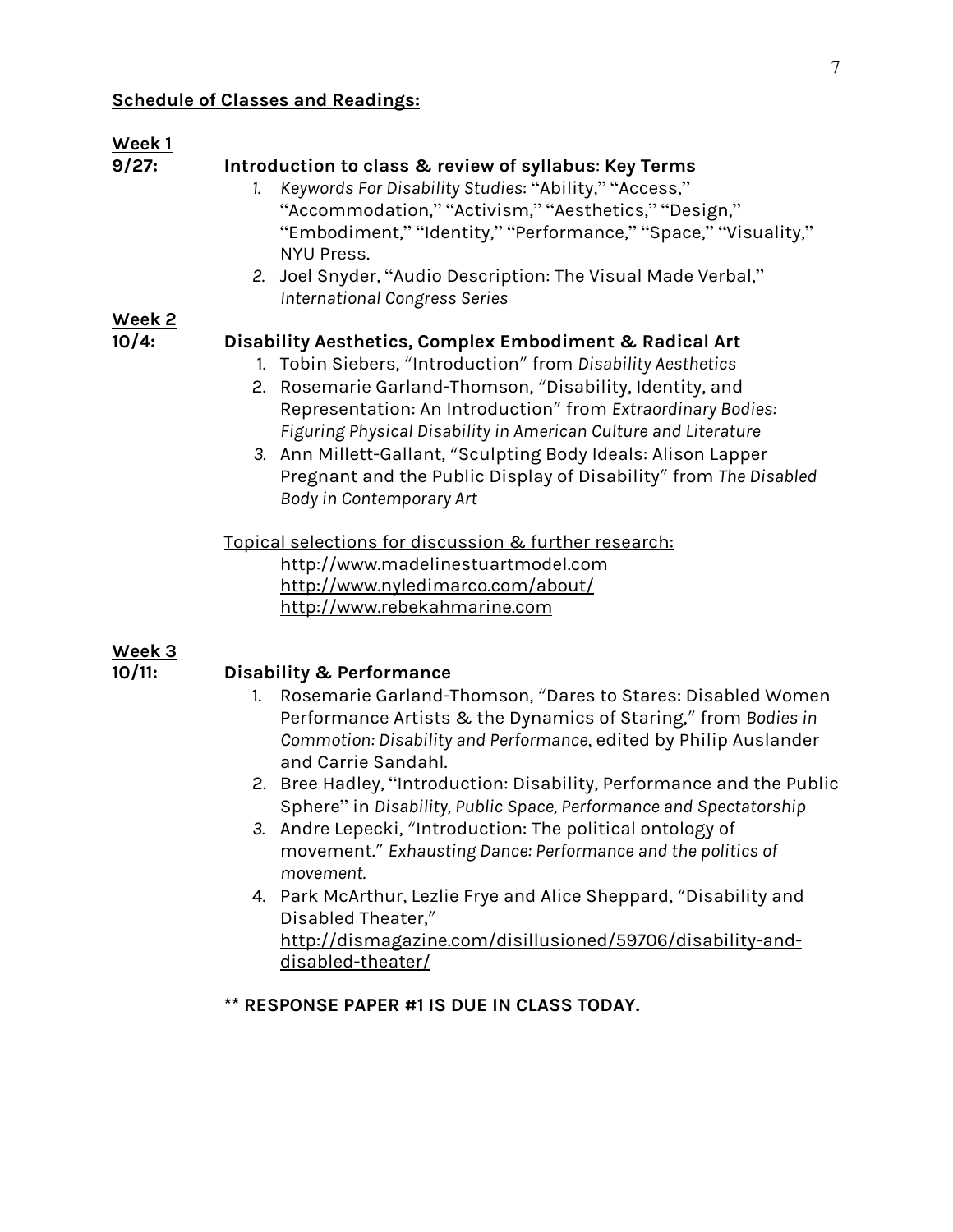## **Week 4**

## **10/18: Choreopolitics of Black/Ethnic/Female/Queer/Disabled Bodies**

- *1.* Andre Lepecki, "Stumbling dance: William Pope L.'s crawls" in *Exhausting Dance: Performance and the politics of movement.*
- 2. Jean-Paul Rocchi with Anne Cremieux and Xavier Lemoine, "Introduction: Black Beings, Black Embodyings: Performances and their Cultural Interpretations" in *Understanding Blackness through Performance*
- *3.* Jose Esteban Munoz, "Introduction: Performing Disidentifications," from *Disidentifications: Queers of Color and the Performance of Politics*

## **Week 5**

## **10/25: Exhibition Models & Templates**

- 1. Amanda Cachia, " 'Disabling' the Museum: Curator as Infrastructural Activist," *Journal of Visual Art Practice*, 2013, 12 (3): 257-289.
- 2. Amanda Cachia, "LOUD silence: Turning Up the Volume on Deaf Voice," *The Senses & Society*, 2016
- 3. Elizabeth Dungan and Katherine Sherwood, "Blind at the Museum," Berkeley Art Museum exhibition, http://www.blindatthemuseum.com
- 4. Matt Smith, *Queering the Museum*, Birmingham Museum and Art Gallery

http://www.mattjsmith.com/downloads/Queering%20the%20Mu seum.pdf

**Guest Artist Talk**: Alison O'Daniel http://alisonodaniel.com

## **Week 6**

## **11/1: The Unconscious Performance of the Othered Body**

- 1. Erving Goffman, "Performances." *The Presentation of Self in Everyday Life.* New York: Random House, 1959.
- 2. Amanda Cachia, "Composing Dwarfism: Reframing Short Stature in Contemporary Art" in *The Review of Disability Studies: An International Journal,* 2014
- 3. Tanya Titchkosky, "Looking Blind: A Revelation of Culture's Eye" in *Bodies in Commotion: Disability and Performance*, edited by Carrie Sandahl and Philip Auslander
- 4. Video: Naomi Laikmaier, "One Morning in May" https://www.youtube.com/watch?v=SPGoaBMH60s
- 5. Kazuo Hara, "Goodbye CP," https://vimeo.com/24199126

### **\*\* RESPONSE PAPER #2 IS DUE IN CLASS TODAY.**

## **\*\* WRITTEN PARAGRAPH DESCRIBING YOUR FINAL PROJECT IDEA ALSO DUE IN CLASS TODAY.**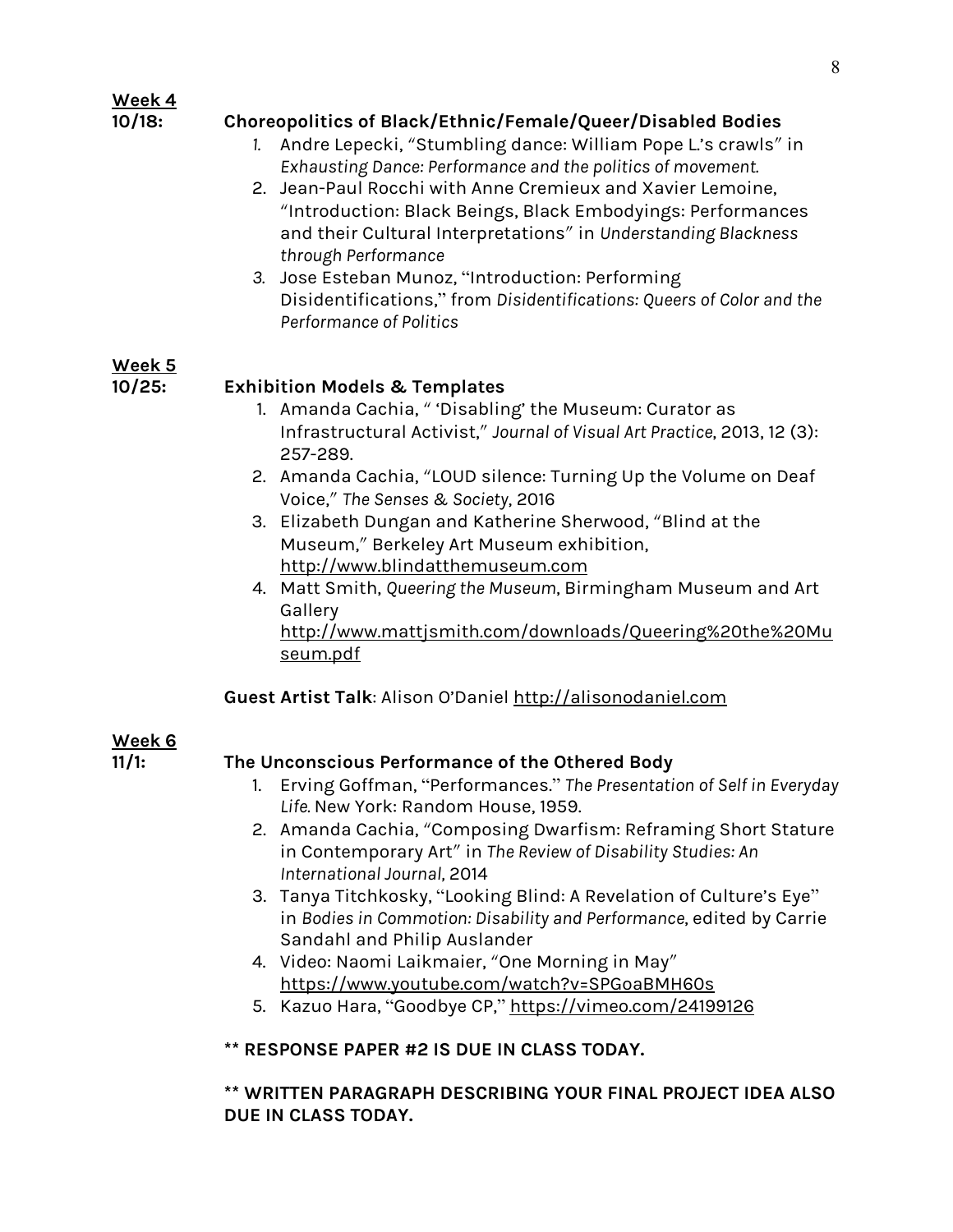## **Week 7**

## **11/8: Architecture, Design & Activism**

- 1. Sara Hendren, http://ablersite.org & "Design for One" series and aplusa.org
- 2. Amanda Cachia, "The *Alterpodium*: A Performative Design and Disability Intervention" in *Design and Culture*
- 3. Graham Pullin, *Design Meets Disability*
- 4. Jos Boys, "Beyond Accessibility," *Doing Disability Differently*
- *5.* Jose S. Gamez and Susan Rogers, "An Architecture of Change" in *Expanding Architecture: Design as Activism*
- 6. Nikil Saval, "Three Artists Who Think Outside the Box," *The New York Times Style Magazine*, Dec 3, 2015, http://www.nytimes.com/2015/12/03/t-magazine/art/theastergates-mark-bradford-rick-lowe-profile.html?\_r=0
- 7. "How Gallaudet University's Architects Are Redefining Deaf Space," http://www.curbed.com/2016/3/2/11140210/gallaudetdeafspace-washington-dc

Optional background reading:

*1.* Hansel Bauman, "DeafSpace: An Architecture toward a More Livable and Sustainable World." *Deaf Gain: Raising the Stakes For Human Diversity*

## **Guest Designer Talk**: Hugo Pilate on "Alterpodium" http://hupilate.co

## **Week 8**

## **11/15: Actions in Disability Activism & other Civil/Social Movements**

- 1. Sholette, Gregory. "Merciless Aesthetic: Activist Art as the Return of Institutional Critique. A Response to Boris Groys." *FIELD: A Journal of Socially Engaged Art Criticism*. Spring 2016. http://fieldjournal.com/issue-4/merciless-aesthetic-activist-art-as-thereturn-of-institutional-critique-a-response-to-boris-groys
- *2.* Susan Leigh Foster: "Introducing Choreographing Empathy" in *Choreographing Empathy: Kinesthesia in Performance*
- *3.* Yates McKee, "On Flooded Streets and Breathing-in-Common: Climate Justice, Black Lives Matter, and the Arts of Decolonization" in *Stike Art: Contemporary Art and the Post-Occupy Condition*
- *4.* The Capitol Crawl: http://www.adapt.org/freeourpeople/adapt25/narratives/15adapt .htm

Optional background reading:

- *1.* Susan Baglieri & Arthur Shapiro, "Era of Civil Rights and Contemporary Issues" in *Disability Studies and the Inclusive Classroom: Critical Practices for Creating Least Restricting Attitudes*
- *2.* Reed, T.V. "Reflections on the Cultural Study of Social Movements." *The Art of Protest: Culture and Activism from the Civil Rights Movement to the Streets of Seattle*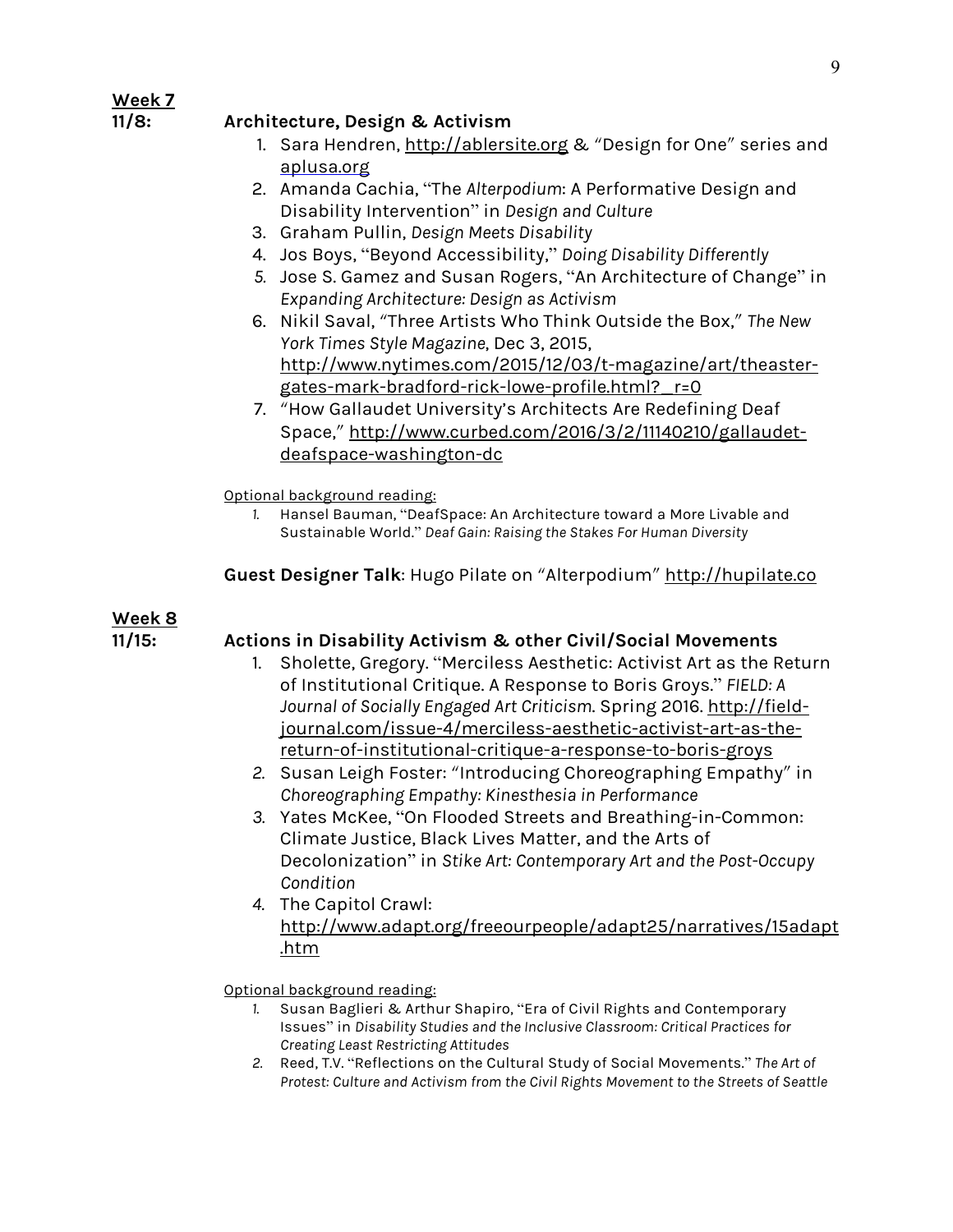*3.* Diana Boros, "Recent Experiments with Public and Interactive Art, New York City and Beyond, 2008-2011," *Creative Rebellion for the Twenty-First Century: The Importance of Public and Interactive Art to Political Life in America*

**Guest WAC/D Scholar**: Susan Leigh Foster on *Choreographing Empathy* http://danceworkbook.pcah.us/susan-foster/index.html

# **Week 9**

## **11/22: Curating Creative Access: A Workshop**

- 1. Carmen Papalia, "A New Model for Access in the Museum," *Disability Studies Quarterly*, 2013, Vol. 33, No. 3 http://dsqsds.org/article/view/3757/3280
- 2. Amanda Cachia, "Flesh of the World," 2015, Justina M. Barnicke Gallery, University of Toroto Art Centre, Doris McCarthy Gallery, University of Toronto http://fleshoftheworld.ca/
- 3. Amanda Cachia, "What Can a Body Do?" 2012, Cantor Fitzgerald Gallery, Haverford College, PA, http://exhibits.haverford.edu/whatcanabodydo/
- 4. Amanda Cachia, "Cripping Cyberspace: A Contemporary Virtual Art Exhibition" *Canadian Journal of Disability Studies*, 2013 http://cjds.uwaterloo.ca/index.php/cjds/issue/view/7/showToc
- 5. Amanda Cachia, "Marking Blind," Arts & Disability Ireland, 2015 http://www.adiarts.ie/curated-space

\*\*\*Today we will visit the Fowler Museum from 5-6pm to consider their current displays and "creative accessibility,"

## **Week 10 11/29: FINAL PROJECT PRESENTATIONS**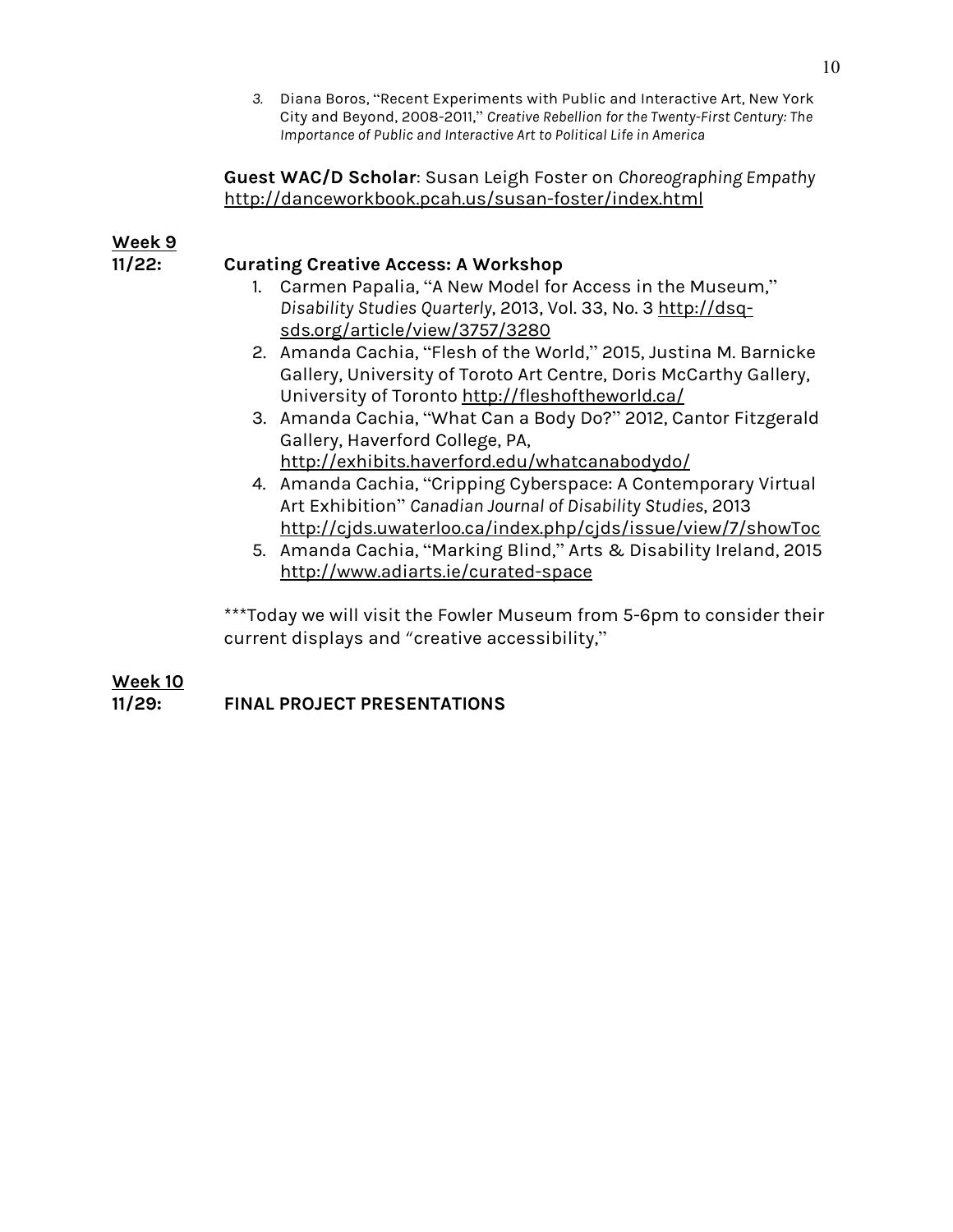#### **BIBLIOGRAPHY**

- Adams, Rachel, Benjamin Reiss, and David Serlin (Editors). *Keywords For Disability Studies*. New York: New York University Press, 2015. Fiona Kumari Campbell, "Ability," Bess Williamson, "Access," Elizabeth F. Emens, "Accommodation," Denise M. Nepveux, "Activism," Michael Davidson, "Aesthetics," Christina Cogdell, "Design," Abby Wilkerson, "Embodiment," Julia Miele Rodas, "Identity," Petra Kuppers, "Performance," Rob Imrie, "Space," Georgina Kleege, "Visuality."
- Baglieri, Susan and Arthur Shapiro. "Era of Civil Rights and Contemporary Issues." *Disability Studies and the Inclusive Classroom: Critical Practices for Creating Least Restrictive Attitudes*. London and New York: Routledge, 2012.
- Boros, Diana. "Recent Experiments with Public and Interactive Art, New York City and Beyond, 2008-2011." *Creative* Rebellion For The Twenty-First Century: The Importance of Public and Interactive Art to Political Life in America. London and New York: Palgrave MacMillan, 2012.
- Boys, Jos. "Beyond Accessibility." *Doing Disability Differently: An Alternative Handbook on Architecture, Dis/Ability and Designing for Everyday Life*. London and New York: Routledge, 2014.
- Bauman, Hanel. "DeafSpace: An Architecture toward a More Livable and Sustainable World." *Deaf Gain: Raising the Stakes For Human Diversity.* Minneapolis and London: University of Minnesota Press, 2014.
- Cachia, Amanda. "Loud Silence: Turning Up Volume on Deaf Voice" *The Senses & Society*, Vol. 10, No. 3., 2015
- Cachia, Amanda. " 'Disabling' the Museum: Curator as Infrastructural Activist," *Journal of Visual Art Practice*, Vol. 12, No. 3, 2013
- Cachia, Amanda. "Composing Dwarfism: Re-framing Short Stature in Contemporary Photography" in *The Review of Disability Studies,* Special Issue Art History/Dis Studies. Vol. 10, No. 3 & 4, 2014
- Cachia, Amanda. "The *Alterpodium*: A Performative Design and Disability Intervention." *Design and Culture: A Journal of the Design Studies Forum*. Fall 2016, Vol. 8, No. 3
- Cachia, Amanda. "Flesh of the World," 2015, Justina M. Barnicke Gallery, University of Toroto Art Centre, Doris McCarthy Gallery, University of Toronto http://fleshoftheworld.ca/
- Cachia, Amanda. "What Can a Body Do?" 2012, Cantor Fitzgerald Gallery, Haverford College, PA, http://exhibits.haverford.edu/whatcanabodydo/
- Cachia, Amanda. "Cripping Cyberspace: A Contemporary Virtual Art Exhibition" *Canadian Journal of Disability Studies*, 2013 http://cjds.uwaterloo.ca/index.php/cjds/issue/view/7/showToc
- Cachia, Amanda. "Marking Blind," Arts & Disability Ireland, 2015 http://www.adiarts.ie/curated-space
- Cremieux, Anne and Xavier Lemoine, and Jean-Paul Rocchi. "Introduction: Black Beings, Black Embodyings: Notes on Contemporary Artistic Performances and Their Cultural Interpretations." Edited by Anne Cremieux, Xavier Lemoine, and Jean-Paul Rocchi. *Understanding Blackness Through Performance*. New York and London: Palgrave MacMillan, 2013.
- Foster, Susan Leigh. "Introducing Choreographing Empathy." *Choreographing Empathy*. London and New York: Routledge, 2011.
- Garland-Thompson, Rosemarie. "Dares to Stares: Disabled Women Performance Artists & the Dynamics of Staring" from *Bodies in Commotion: Disability and Performance*. Edited by Carrie Sandahl and Philip Auslander. Michigan: University of Michigan Press, 2005.
- Garland-Thomson, Rosemarie. "Disability, Identity, and Representation: An Introduction." *Extraordinary Bodies: Figuring Physical Disability in American Culture and Literature.* New York: Columbia University Press, 1996.
- Gamez, Jose S. and Susan Rogers. "An Architecture of Change." *Expanding Architecture: Design as Activism.* Edited by Bryan Bell and Katie Wakeford. New York, Metropolis Books, 2008.